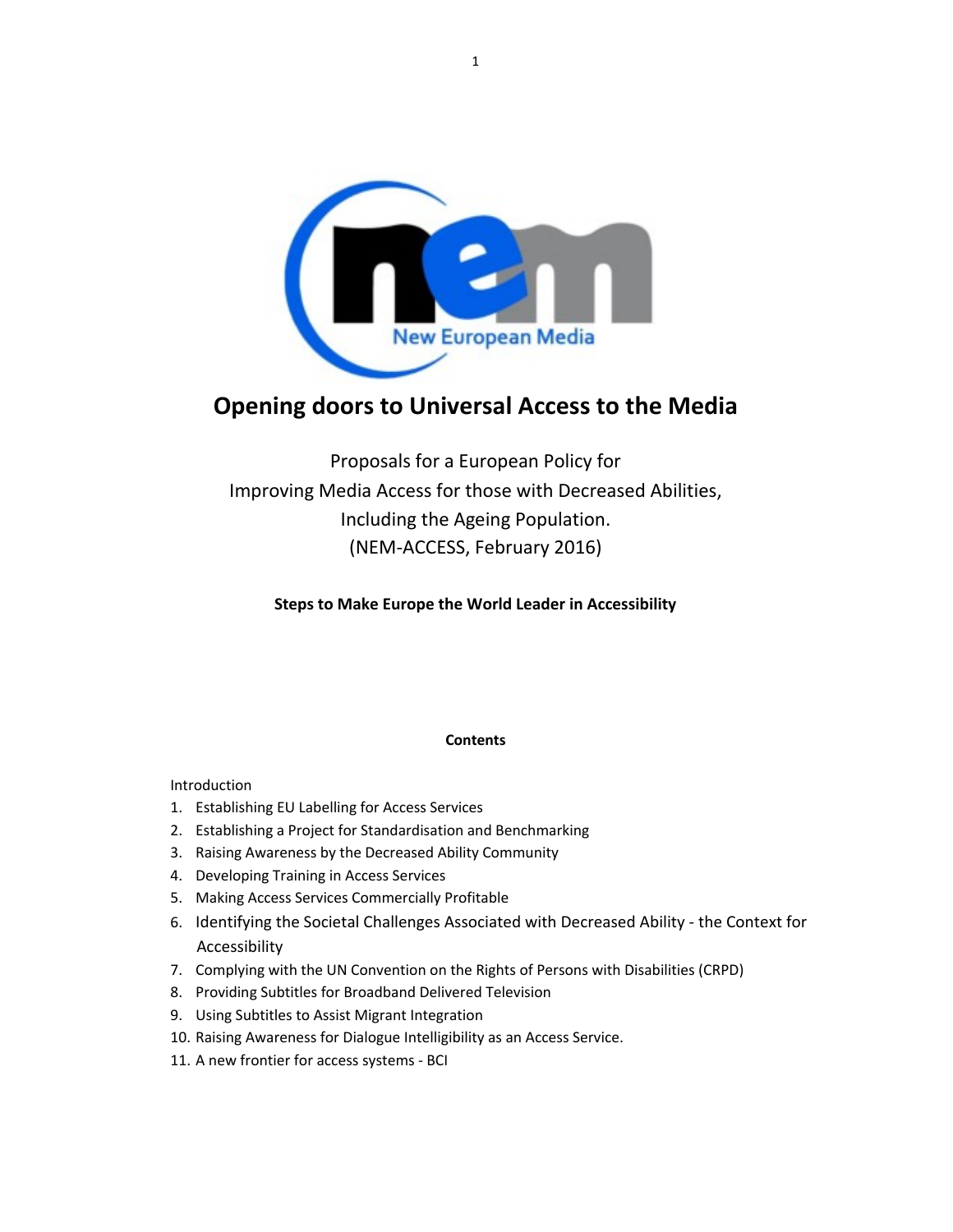#### **Introduction**

The NEM (New European Media) is a grouping of media-related organisations formed for discussions and consultations about the future of the media, and how to help influence future media development in the public and industrial interest.

NEM members' interests include encouraging systems to help those with decreased ability, including the ageing population, to gain better access to the media, by adding features such as subtitles for television, and providing guidelines for improving the readability of printed material.

Because of new technology developments and other factors, this is the time to fully consider what new policies would encourage the adoption and success of Access Services, and act upon them. For example, as the media world arranges 'personalisation` of content by creating personal profiles, Europe could pioneer a parallel `personalisation` of an individual's media capability with personal profiles, given that we are able to define and measure the necessary parameters.

In this document, NEM members (in a sub-group NEM-ACCESS, whose members are listed below) have endeavoured to collate a list of policies they believe would improve the access situation in Europe. We request that these suggestions are considered and taken up by the appropriate European bodies. The NEM is open to provide any assistance and follow-up that might be requested. The suggested policies are given below. Organisations and alliances of those with reduced abilities are warmly welcomed to comment on the proposals.

A number of the suggestions made in this document call for accessibility tools to be included as a matter of course in content production and distribution. This will require coordinated and integrated efforts all along the value chains. Public policies can help towards achieving the objective of enhancing accessibility in Europe; but these need adequate finance, which may come from the EU or national authorities. Different funding programmes may also provide support.

#### **Members of NEM-ACCESS**

**Veronica BUEY** (Madrid Network), **Pierre-Yves DANET** (Orange), **Volker Hahn** (vSonix), **Ulrike HALTRICH** (Sony Europe, member of Digital Europe), **Hadmut HOLKEN** (Holken Consultants & Partners), **Halid HRASNICA** and **Maria Joao BARROS** (Eurescom), **Rob KOENEN** (TNO), **José Manuel MENENDEZ** and **Carlos Alberto Martín** Edo (UPM), **Nigel MEGITT** and **Judy Parnall** (BBC), **Jean-Dominique MEUNIER** (Technicolor), **Cristina MUSSINELLI** (Fondazione LIA), **Ralf NEUDEL** and **Christoph DOSCH** (IRT), **Pilar ORERO** (UAB), **Marc SOIGNET** (Digital Europe), **Alexandru STAN** (In-Two), **Enrico Turrin** (FEP-FEE), **Simon FELL** and **David WOOD Chair** (European Broadcasting Union).

The chapters that follow suggest solutions to some of the biggest media access challenges facing Europe today.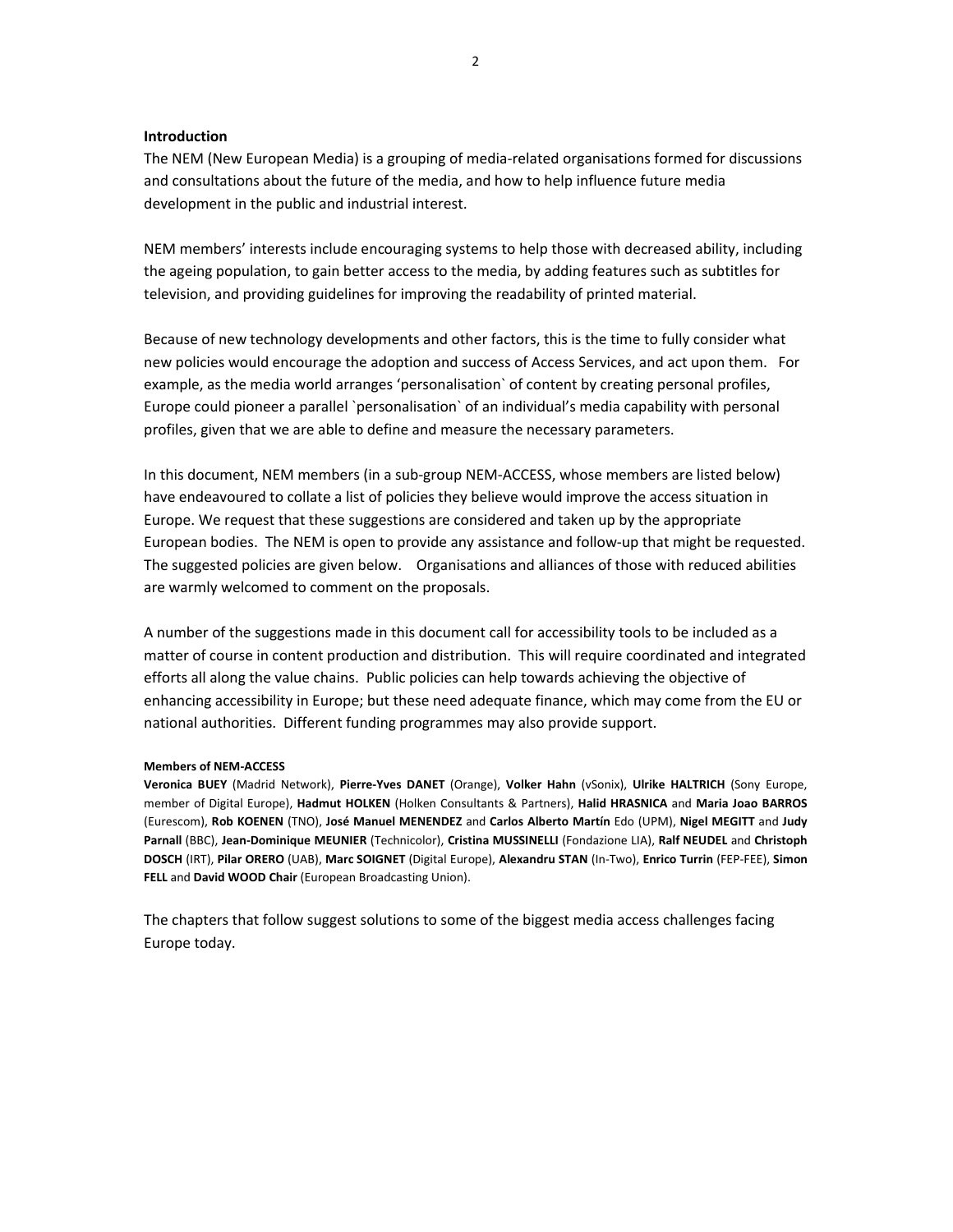#### **1. Establishing EU Labeling for Access services**

#### **1.1 Background**

- A. Many technologies are now available for Access Services, and advances are continually being made. New technologies will make it possible to generate certain access services automatically. For example, there are technologies for converting from text-to-speech (TTS), which can be used for generating audio subtitles. Subtitles can be produced by 're-speaking' followed by speech-to-text conversion (STT). Soon there may be speaker-independent STT to automatically generate subtitles. Automatic translations of subtitles and audio descriptions are also potentially possible. Sign language avatars are being developed, as well as automatic visual tagging, which may be a first step to automatic audio description. For the improvement of dialogue intelligibility in TV broadcasts, automatic processing engines are being developed which are being tested in the field with the goal of automatically generating a clean audio track (an audio track arranged to improve intelligibility).
- B. In the publishing industry, e-books standard and digital technologies offer new opportunities to extend and enhance the possibility of reading for people who have different kinds of visual disability. However, there is further work to be done on the mainstream and end-to-end interoperability of the publishing value chain to promote accessibility. Further actions are needed at EU level to increase and harmonise the availability of accessible e-books and digital content for 'print impaired` readers, and to improve their reading experience. In particular, innovation projects involving all the players of the value chain are needed at a European level. They range from improvements in the efficiency of content production workflows for accessibility, to development of authoring and certification tools for the creation of accessible e-reading solutions, the implementation of accessible delivery platforms, metadata on accessibility features, etc.
- C. Evidence-based criteria for the evaluation of access services can be seen as falling into two groups - quantity and quality. Existing national legislation, where it exists, has focused on the quantity of access services. This is clearly important, but assuring 'quality' also needs to be eventually included in any measures taken.
- D. Establishing evidence-based quality evaluation procedures and standards will take time. Establishing EU labelling may be a valuable first step, as suggested below.
- E. Due to the technical and also economical power of the large web companies, considerable efforts have been made in the provision of accessibility support features. Following legislation in the US, accessibility layers and features, supporting the user, who can also be the content developer and provider; have made the content more accessible. EU labelling in this field may foster awareness creation and systematic integration of accessibility features by everyone.

#### **1.2 Policies suggested**

- a. Set up or authorise an EU activity to generate a simple and readily understood set of EU labels for access services, which use different icons for each kind of access services.
- b. Following feasibility studies, recommend, in the next version of AVSMD or EU Accessibility Act, the use of the labels for access services and the use of iconography, and mechanisms for monitoring the implementation and impact of such measures. .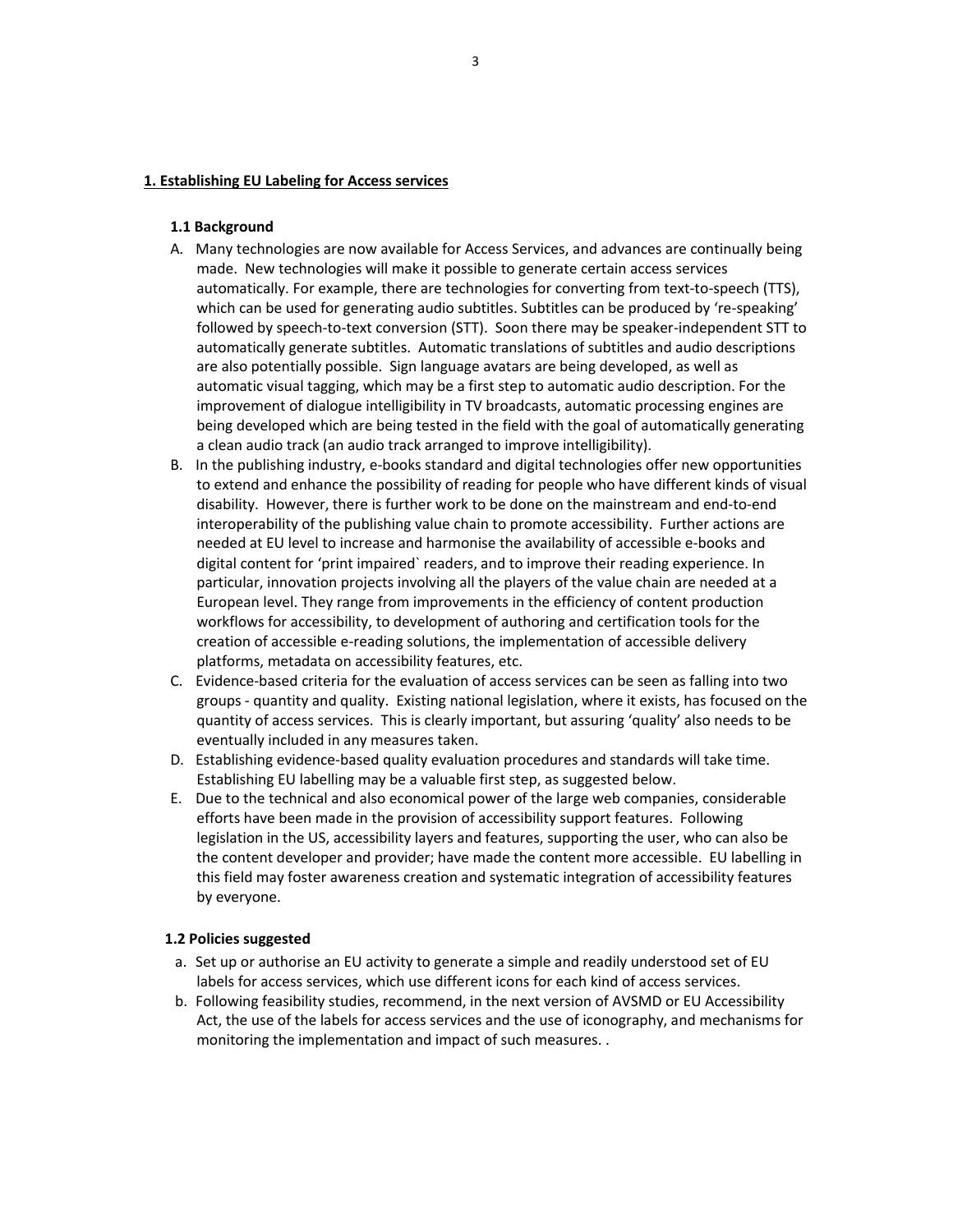# **2. Encouraging standardization and benchmarking**

# **2.1 Background**

- A. Different EU countries have developed, or are developing, their own legislation as they implement what they see as their obligations to further media accessibility. Without European coordination a fragmented EU market may develop.
- B. Standardization could reduce fragmentation and create more European market opportunities. It can reduce the cost of accessible products and services, and have a positive impact on public budgets in the long-term.
- C. Standardization will increase exports for small independent EU producers and service providers. Different national standards make it difficult and more costly to translate and adapt standards from one EU country to another.
- D. Most EU countries do not yet have specific standards, beyond some obligations on the number of hours per service. This is the right time to develop EU standards and 'quality benchmarking' before each country irreversibly finalizes different standards.
- E. While the EU is rich in cultures and languages, humans share the same basic perceptual capabilities and needs. Building on national guidelines, and without changing them, it may be possible to establish commonly accepted quality benchmarking for parameters such as subtitle colours, subtitle reading speed, subtitle latency, and the like, based on evidence.
- F. Within the framework of guidelines, IT development will make it possible for the user to customize some services e.g. subtitles size, font, reproduction speed, location on the screen, etc. all of which should be encouraged. Such customization could be automatically linked to the new concept of an individual's personal media capability profile.

# **2.2 Policies suggested**

- a) Open a call for an EU project or projects where quality benchmarking in access services can be established, with findings tested by relevant EU demographic groups such as people with reduced abilities, the aged, and people who speak different languages.
- b) Engage different groups across the value chain in the definition of quality benchmarking in the Project: end users, user associations, producers, broadcasters, and regulators.
- c) Develop automatic tools to monitor quality based on the findings.
- d) Buildings on existing national labels, and without changing them, develop an EU quality mark for access services which goes beyond simple labeling.
- e) Buildings on existing national systems, and without changing them, establish an EU protocol/agency for independent quality monitoring.
- f) Encourage building on existing R&D projects to transform them from the innovation prototype into market ready products or applications.
- g) Open a call for an EU project to investigate whether personalization can be applied to access services as well as content itself, by evaluating and measuring personal profiles of individuals' media activity capabilities.

### **3. Raising Awareness by the Public and Reduced Ability Community**

### **3.1 Background**

A. Lack of awareness to existing access services is a primary obstacle that must be overcome for media access services to be successful.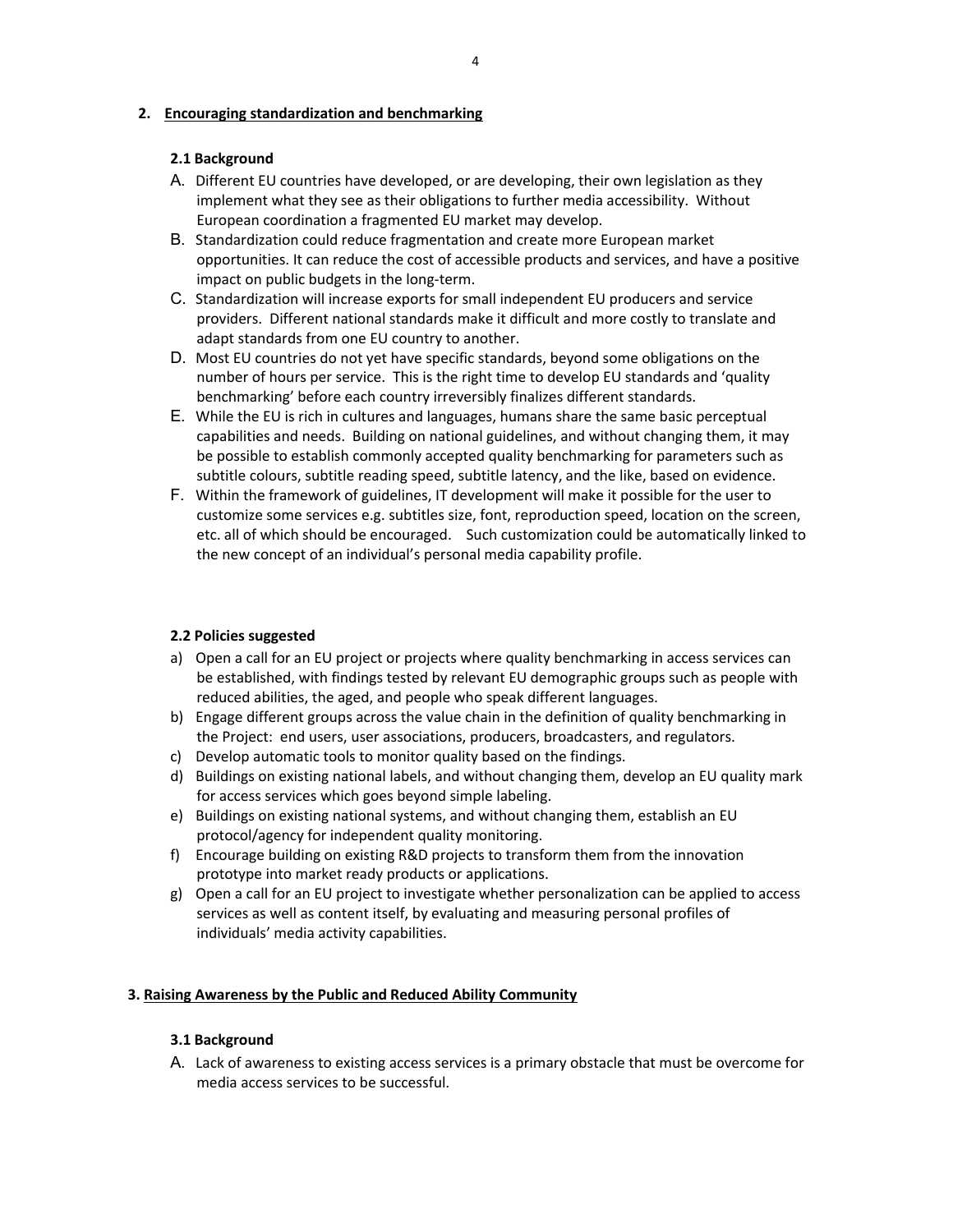- B. The Reduced Ability community needs not only to be consulted in the process of development of access systems (the well-known maxim; "Nothing for us, without us"), but in addition the wider disabled community needs to be made aware of the services available.
- C. EU iconography should exist to identify access services on offer.
- D. No training on accessibility literacy at primary or secondary level is currently evident.

### **3.2 Policies suggested**

- a) The EU should create an activity to prepare an accessibility literacy curriculum that would be included in the early stages of school education.
- b) The activity should encourage activities to promote accessibility such as prizes, hackathons, competitions, etc.
	- c) The activity should create raising awareness EU media videos to be used by EU programmes such as https://vimeo.com/64222807

# **4. Develop Training in Access Services**

### **4.1 Background**

- A. Training on Access Services is rarely available in Europe. This includes training on understanding the options, relative merits, usefulness of different systems, and the techniques and rules of their preparation. Some courses exist, mainly at University at postgraduate level or as specialized training.
- B. This important area, particularly in view of the ageing population, is barely recognized today.
- C. No accessibility capability courses are included at undergraduate or school levels across Europe. Their existence will be crucial to turn accessibility into mainstream services, and to follow the EU Accessibility Act policy, where accessibility and language assets are created from the outset of production.
- D. Most existing courses deal with training experts on television access content creation, i.e. how to subtitle or how to create audio descriptions.
- E. There is no course or training for: cinema, technology, journalism, culture management, theatre direction, stage direction, etc.
- F. EC project `FRED at School` is an example of how to optimize resources of EU creative media, the many languages and cultures along with accessibility (http://www.fred.fm/uk/fred-atschool/)

### **4.2 Policies suggested**

- a) Establish a group to draft EU curricula for Reduced Ability access to media to be included in primary and secondary education.
- b) Arrange for the creation of MOOCs (Massive Open On-Line Course), and online free courses where accessibility literacy is the object of study, such as https://www.youtube.com/watch?v=24Pmmo9wKik&list=PLNJrbI\_nyy9uzywoJfyDRoeKA1SaI EFJ7&index=2
- c) Encourage and exploit further accessibility assets for language learning. Studies show the effectiveness of subtitles and audio description as a learning tool, from language learning to autism.
- d) Encourage projects where multi-language assets and multi-language videogames are a learning tool.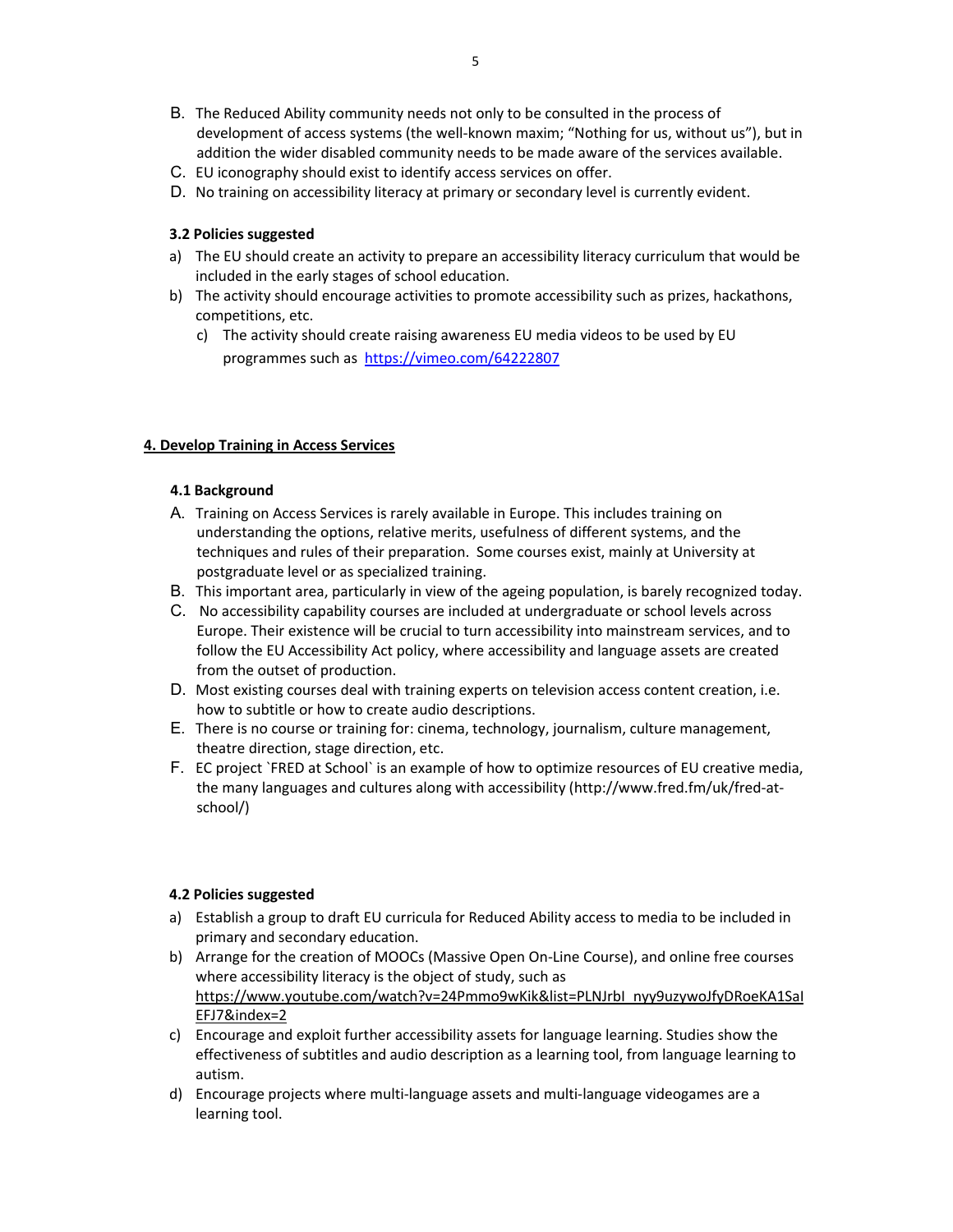e) Encourage use of tools to make education content multi-language and to encourage 'Media Commons` (i.e. free use of content provided it is not for profit)'

### **5. Making access services commercially profitable**

#### **5.1 Background**

- A. Finding the additional costs needed can be a critical barrier to providing access services.
- B. Access services need to be provided as a social service for persons with disabilities. To meet the cost of doing so, where they are useful and where public funds are not available, they may be considered for a commercial business opportunity.
- C. People with disabilities could be a potential market of tens of millions of citizens in Europe. They are consumers and thus could be a target for advertising. In this way, an audiovisual asset could be enjoyed by a wider audience. Commercially-funded access services may have some drawbacks - but they may be much better than no access services at all.
- D. The new graphically-improved technical tools to provide subtitles or other access aids could be an advertising resource. New ways of funding access service costs such as the sponsoring or commercial breaks could be examined where public funds are unavailable.
- E. To help profitability, content providers and broadcasters could seek less expensive ways of providing accessibility. New technologies can be explored to author access services (such as speech recognition, text to speech, avatar generation and automatic generation of a sound track with improved dialogue intelligibility) or to deliver them (e.g. second screens and HbbTV applications). The automatic generation of access services could be a mechanism to deploy in a market that has large amounts of available contents.
- F. Cost-effectiveness is also improved if accessibility is preserved in the formats used to store and to deliver the contents across the chain. The objective must always be to keep the accessibility data once the content is made accessible. If a broadcaster has made the effort to provide subtitles, audio-descriptions or other additional sound tracks for the linear emission of a certain asset, these access services must be available in later exploitation, such as web catch-up portals or multimedia HbbTV applications. To achieve this, the use of standardised formats is needed. In this way, access services will be exchangeable and interoperable, promoting a market of access services and avoiding the future and expensive authoring of an access service that had already been created.
- G. Measures for the creation and exploitation of access services should take universal design principles into account. If accessibility is considered from the beginning of the process of multimedia creation, it will be integrated in an easier and more natural way with the inherent costs drastically reduced.

#### **5.2 Policies suggested**

- a. Where public funding is not available for access services, service providers could be asked by their national administration to consider providing them commercially.
- b. Two methods to fund the services may be by acknowledged sponsorship or including advertising copy as part of the access services.
- c. Encourage dedicated projects (a 'lighthouse` project, for example) with those stakeholders from the media R&D value chain who are represented within NEM, including the creative industries, including content producers and newly advertisers (or their representatives) and market oriented innovators and economists, able to rethink the business models.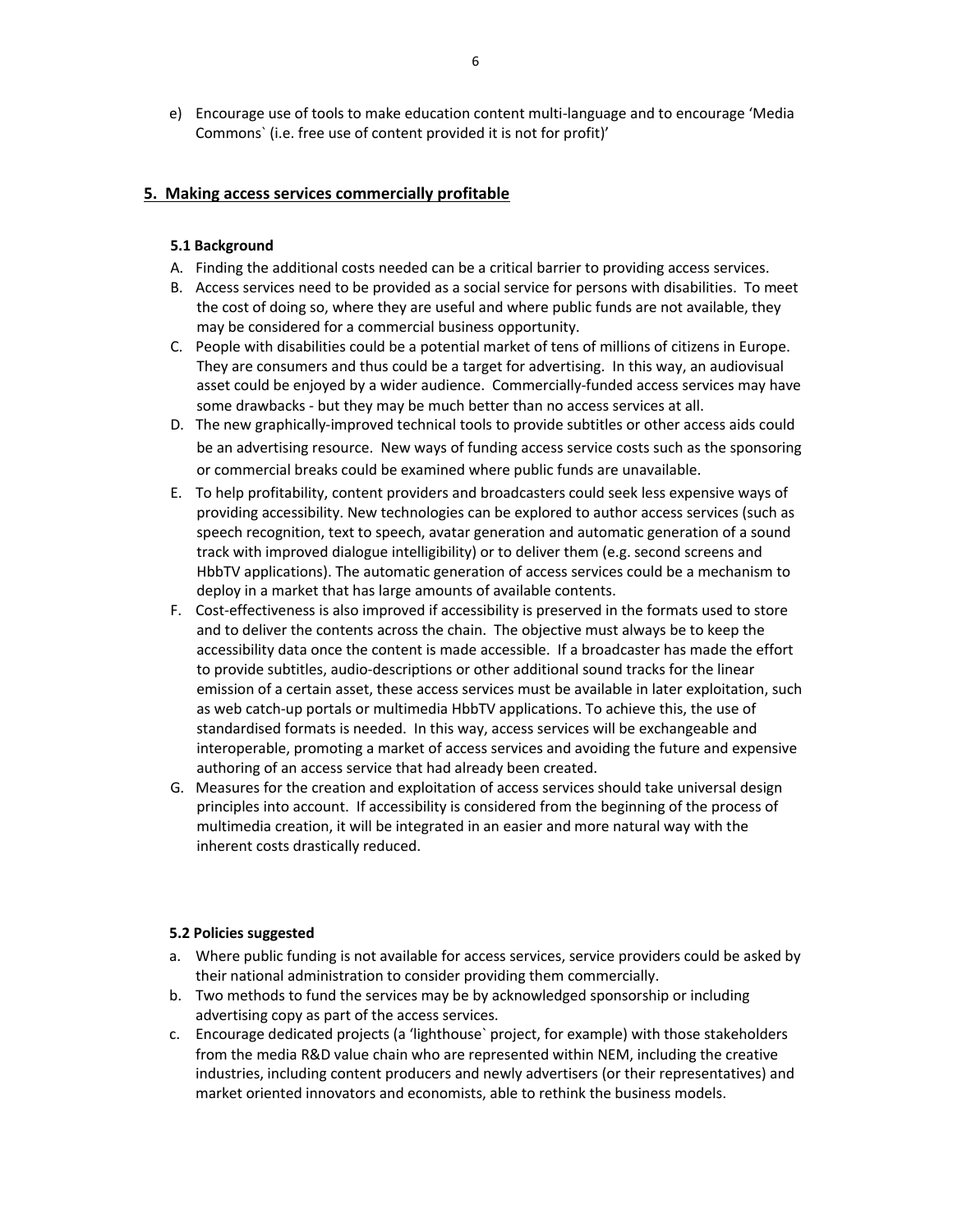# **6. Identifying the Societal Challenges Associated with Accessibility - the Context for Accessibility**

# **6.1 Background**

- A. An estimated 15% of the world's population lives with a disability. According to data compiled by Eurostat, 45 million people aged between 15 and 64 reported a disability in 2011 in the European Union, defining people with disability as "those who have a basic activity difficulty (such as seeing, hearing, walking, communicating)"<sup>1</sup>. This figure means 14.1% of the age group.
- B. Moreover, as outlined in the NEM Vision SRIA paper<sup>2</sup>, accessibility opens strong market opportunities, with 80 million disabled people throughout Europe (according the European Disability Forum) and 100 million people aged over 60 today. These figures do not include other societal accessibility challenges such as second language and migration issues. The accessibility potential is very large.
- C. The figure compiled by Eurostat does not include the elderly. Senior citizens often have a mixture of reduced abilities. This issue is particularly important due to the demographic change and population ageing. These factors are related to societal phenomena, such as inverted age pyramids, longer life expectancy, and new family models.
- D. Population ageing is a societal challenge since it may cause the current welfare facilities in the European countries to become unsustainable. This problem is made larger by the economic difficulty that some European countries are currently facing. Information and communication technologies can help to surmount these societal challenges by providing cost-effective solutions to ensure current levels of social and health assistance. The European Commission is promoting "Active Ageing" as a key policy for the social construction of a new paradigm of the ageing, to maintain the independence and quality of life of the elderly as far as possible.
- E. Accessibility is also important for the social inclusion of people with disabilities. Information, entertainment and human interaction are strongly dependant on Internet, TV and networked media in the current globalised context. Not only could the lack of accessibility deprive people with disabilities of fundamental rights such as freedom of information, but also their inclusion in a technological society. Section 12 of this document addresses the United Nations Convention on the Rights of Persons with Disabilities.
- F. Moreover, as often seen in accessibility improvements, universal accessibility is profitable for the whole society and especially for certain social groups. In this way, other disadvantaged groups may benefit from access services, for example immigrants or people who require remedial education.

### **6.2 Suggested Policies**

a. EU activities should be established to identify and evaluate the societal challenges of the coming years that could be helped by (universal) access services. Disabilities, ageing issues,

 $\overline{a}$ <sup>1</sup> http://ec.europa.eu/eurostat/statistics-explained/index.php/Disability\_statistics -

prevalence and demographics

<sup>&</sup>lt;sup>2</sup> NEM Vision & SRIA, October 2014 http://nem-initiative.org/wp-content/uploads/2014/10/NEMVisionSRIA-PositionPaper-2014.pdf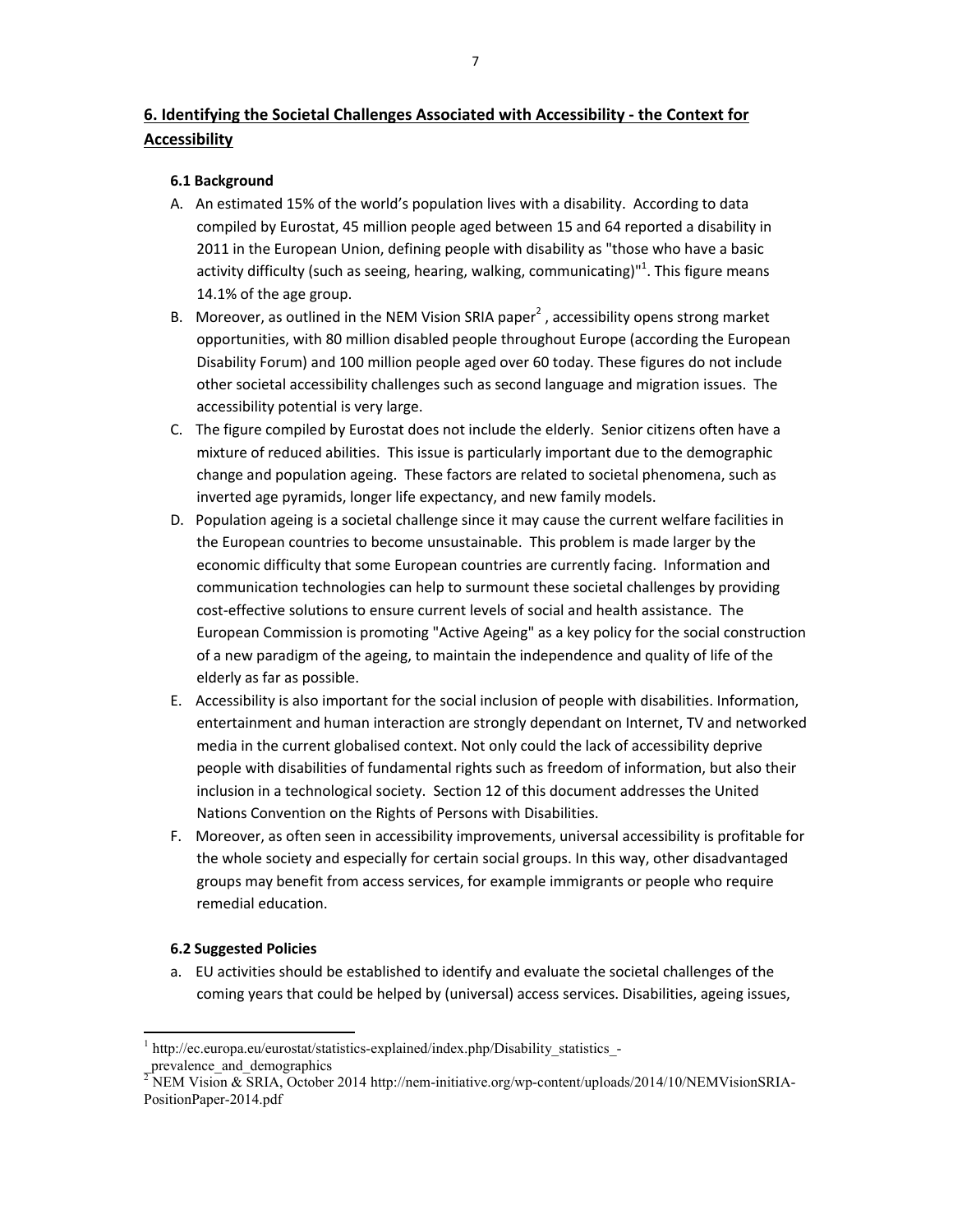the second language and/or the maintenance of minority European languages as well as migration challenges could be considered in one or more independent studies, possibly with view to the Digital Single Market.

- b. Some of the potential studies should focus on an inventory of existing projects, services and a benchmark within each topic. We should build on existing practices, know-how, user feedback, and avoid additional costs.
- c. The conclusions of the studies could be used to shape EU collaborative projects, and also projects joining with regions outside Europe.
- d. The conclusion of the studies may also support the creation of an independent/European observatory of societal challenges that can be solved by digital access services.

# **7. Proposals for compliance with the UNCRPD for AV media**

# **7.1 Background**

- A. The United Nations Convention on the Rights of Persons with Disabilities (UNCRPD) is an international human rights instrument of the United Nations, intended to protect the rights and dignity of persons with disabilities. States who are Parties to the Convention are required to promote, protect, and ensure the full enjoyment of human rights by persons with disabilities and ensure that they enjoy full equality under the law. The text came into force in May 2008.
- B. Article 30.1.b. of the Convention stipulates that "States/Parties recognize the rights of persons with disabilities to take part on an equal basis with others in cultural life, and **shall take appropriate measures to ensure that persons with disabilities enjoy access to television programmes**, films, theatre, and other cultural activities in accessible formats". We can interpret the phrase 'other cultural activities' to **include radio and Internet-delivered media**.
- C. An interpretation would be **that all significant television programmes, whether delivered by broadcast, Open Internet, or IPTV should be provided with (at least) subtitles for the hard of hearing, audio descriptions, and signing, and all significant radio programmes however delivered should be accompanied by text data**. In addition, adequate consumer equipment should be within reach of all users.

### **7.2 Policies Suggested**

- a. States/Parties should develop and publish a plan for implementation. A target and target time-table is essential if the Convention is to be complied with.
- b. A practical interpretation of the Convention is as follows:
	- Signatories should gradually make available key access services of subtitles for the hard of hearing and audio descriptions for all significant television and radio programmes, over a period of the next ten years.
	- Signatories should make available over a period of the next fifteen years access services such as signing, audio rate control, clean audio and auxiliary text for radio.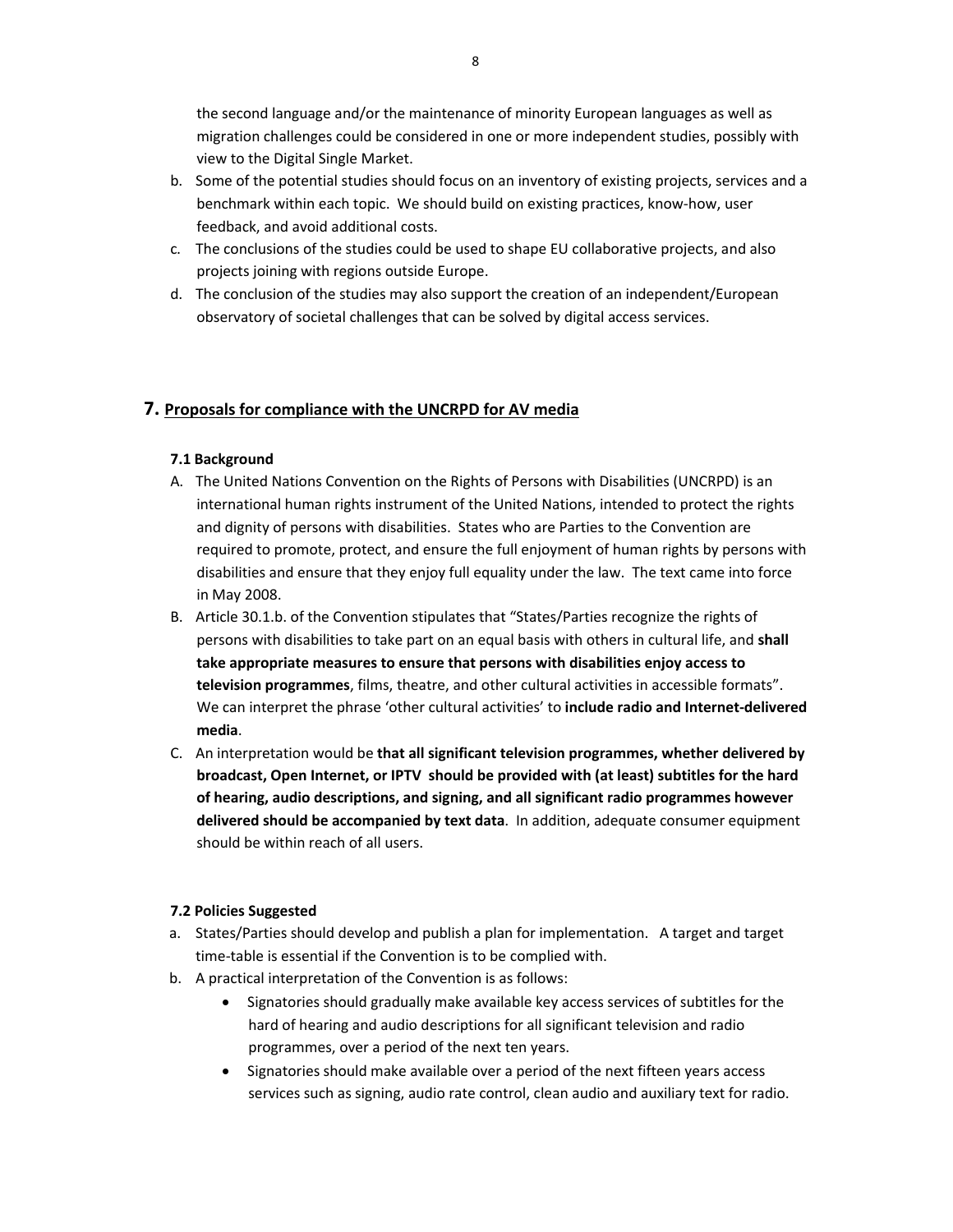# **8. Providing Sub-titles for Broadband video streaming**

# **8.1 Background**

- A. In Europe, subtitles are provided for a proportion of broadcast television programmes.
- B. European technology has been developed for subtitling that can be used in an IP environment.

C. The European Commission has reported to us that the complaint most frequently made to them concerning access services is the lack of corresponding subtitles for on-line delivered video programming.

# **8.2 Policies Suggested**

a) Studies should be made of the possibilities and technologies for sub-titles for Internet delivered programming content.

# **9. Using sub-titles to assist integration of immigrants**

# **9.1 Background**

- A. Europe is seeing unprecedented levels of immigration
- B. Immigrants need to understand local languages and culture in order to successfully integrate into a new community.
- C. By providing subtitled versions of the local television content in the major immigrant languages, immigrants may be able to more quickly assimilate the local customs and languages.

# **9.2 Policies Suggested**

a) Following trials, national broadcasters could be asked to provide subtitles for their major content in the language of the larger immigrant groups.

### **10. Raising awareness for dialogue intelligibility as an Access Service**

# **10.1 Background**

- A. Dialogue intelligibility for TV programs is crucial, especially for hearing impaired and elderly people. There are various reasons<sup>3</sup> why these user groups rate the intelligibility of TV programs as inadequate.
- B. User groups throughout Europe request better intelligibility for TV programs. Service providers do not widely address this problem.
- C. Ideally solutions would reflect the large diversity in hearing impairments and allow a certain degree of personalisation.

 $\overline{a}$  $3$  Results of an online survey on dialogue intelligibility of TV productions for the hard of hearing), IRT / RBB March 2015, http://www.schwerhoerigen-netz.de/RATGEBER/RUNDFUNK-

FERNSEHEN/PDF/erg1\_umfrage.pdf ( results for all participants), http://www.schwerhoerigennetz.de/RATGEBER/RUNDFUNK-FERNSEHEN/PDF/erg2\_umfrage.pdf (results for participants wearing a hearing aid) (both documents in German only)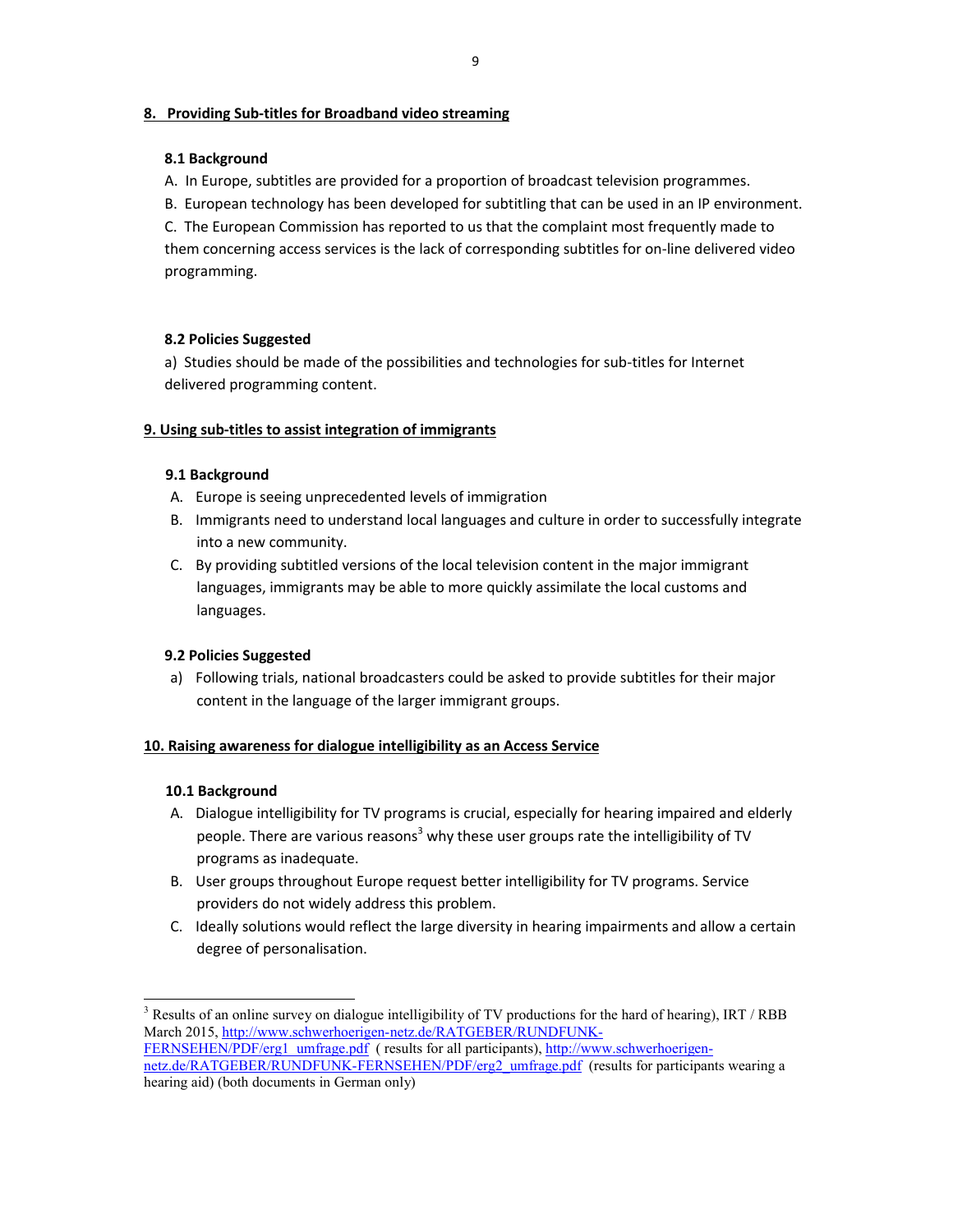D. Automatic and low-cost solutions to generate an "enhanced intelligibility" track could support awareness.

#### **10.2 Policies Suggested**

- a) Consider the creation of a label (unless already created) for dialogue intelligibility as an Access Service
- b) Set up or authorise an EU activity to generate a simple and easily understandable set of EU labels for access services
- c) Encourage service providers to embrace dialogue intelligibility as part of their service, and when required to change their workflows (development of guidelines) and implement appropriate technological solutions.
- d) Set up development programs to further develop and test solutions that allow (automatic) realisation of enhanced dialogue intelligibility with high quality.

#### **11. A new frontier for access systems.**

#### **11.1 Background**

- A. The creation of new channels of communication with our new digital environment is a very interesting research area. These new channels will help greatly the people, especially people with disabilities, to communicate with their environment.
- B. The base for the creation of these new channels is the (bio)signals created by our organism in response to various external (or internal) stimuli. Careful study of these responses could provide us with patterns, which can be used in order to facilitate people's interaction with their environment.
- C. In this direction, Brain Computer Interface (BCI) systems are able to provide us with new channels of communication by making use of brain electrical signals.
- D. Also, eye tracking systems are useful to predict user intentions based on gaze.
- E. Furthermore, the combination of brain signals and gaze will further assist people to take control of their external environment, especially in the case where the conventional means are inadequate for them.
- F. However, there is a lack of tools for media management and authoring using the above communication channels. The ultimate goal of these tools should be the complete replication of conventional ways (e.g. mouse and keyboard) for media management and authoring with new interaction means, relying on brain signals and eye-gaze.

### **11.2 Suggestions**

- a) :Develop a simple and easily understandable set of labels (i.e. interaction paradigms) for media management and authoring. This set of labels must be produced by taking into account the distinguishable brain patterns (BCI commands) (i.e. the creation of a universal dictionary of patterns) (**Policies 1.2**)
- b) Develop (and further research) effective and robust algorithms recognizing the aforementioned brain patterns (and also investigate the possibility of including new patterns into the dictionary) (**Policies 2.2**)